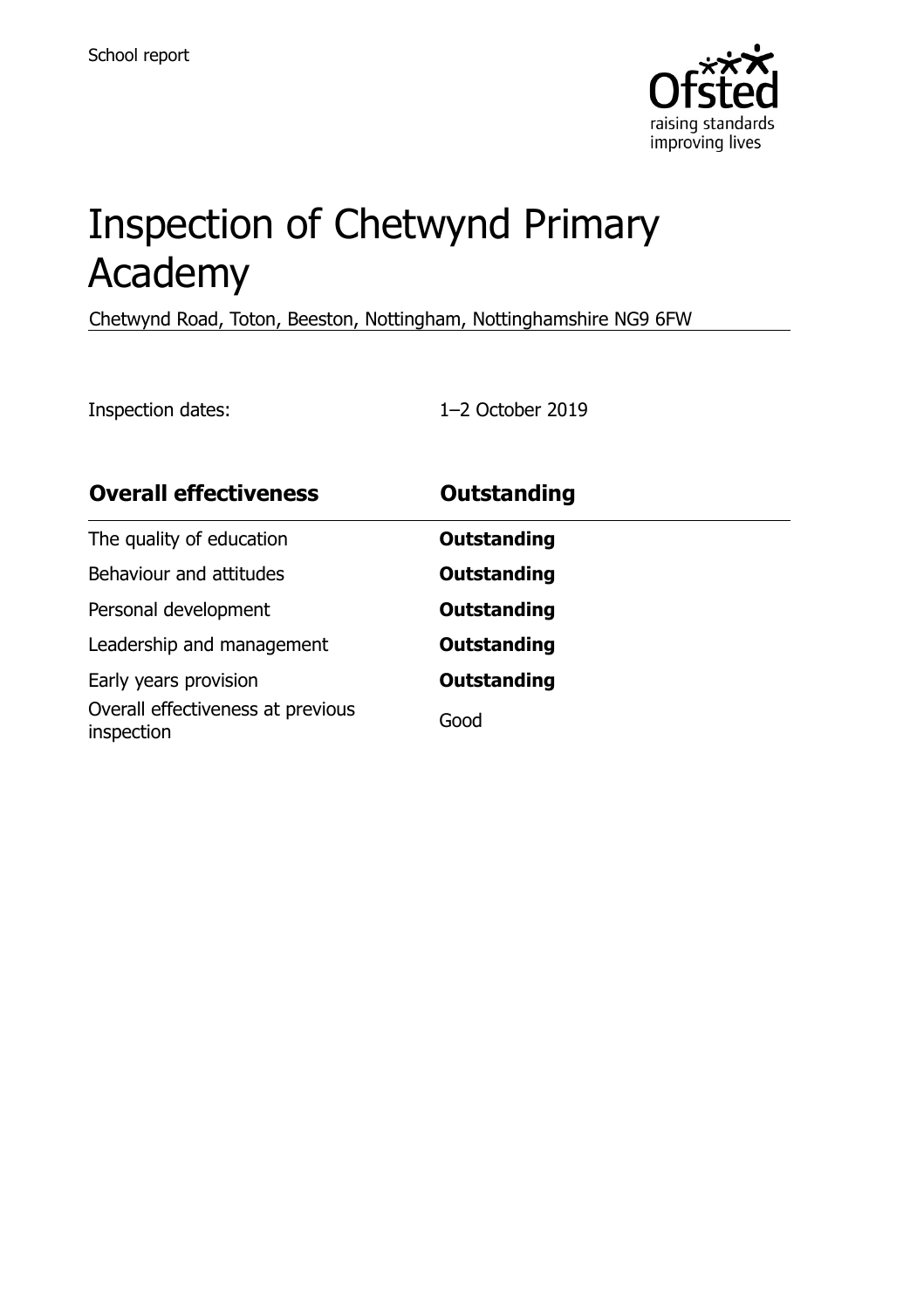

#### **What is it like to attend this school?**

Pupils are extremely happy and love coming to school. Relationships throughout the school are quite exceptional. Pupils are kind and polite. They show the utmost respect towards each other and adults. Their behaviour is exemplary. Pupils cannot remember when any bullying last happened. They are confident that staff would deal with it swiftly if it did. Staff work conscientiously to keep pupils safe. Pupils say they feel safe.

Leaders have the highest of expectations for all pupils. The school is a hive of learning. Pupils set high academic standards for themselves. They want to do well and know the importance of doing so. Pupils gain secure knowledge and skills across a wide range of subjects. They talk confidently about what they know and can do. For example, pupils spoke at length about coding, the slave trade and religious symbols.

Pupils' broader development is exceptional. Leaders provide pupils with a vast array of experiences. These enhance and develop pupils' skills and nurture their interests. Alongside the many sports-based activities, pupils attend drama and music clubs. For others, Chetwynd radio or environmental projects are more appealing. Pupils are incredibly well prepared for next steps in learning and for future life.

#### **What does the school do well and what does it need to do better?**

The principal is determined that all pupils will receive the best possible education. Leaders have established a curriculum that sets out exactly what pupils will learn, and when they will learn it, in every subject. Their plans are very detailed and have been in place for several years. Teachers use their excellent subject knowledge and exactly the right teaching methods to make sure that pupils build up their knowledge and skills step by step over time. Teachers check very carefully what pupils know and can remember. They fine-tune their teaching so that all pupils achieve high standards across the school.

Leaders are adamant that every child will be a good reader. Teachers have high expectations of the sounds and words that children will learn to read each term. Children learn to read from their first week in school. Teachers give pupils books to read that contain the words and sounds they have already learned to read in class. This means that pupils get lots of practice and soon become fluent readers. Pupils love to read. They talk confidently about the stories and different authors' books they have read. Staff check that pupils are learning to read successfully. Any pupil who begins to fall behind is helped to catch up quickly and keep up.

Pupils learn exceptionally well in all subjects. In mathematics, they use their knowledge and practise their skills with confidence. Pupils talk with understanding about musical notations and the French language. They can explain exactly how they have constructed their pencil drawings. They confidently describe which skills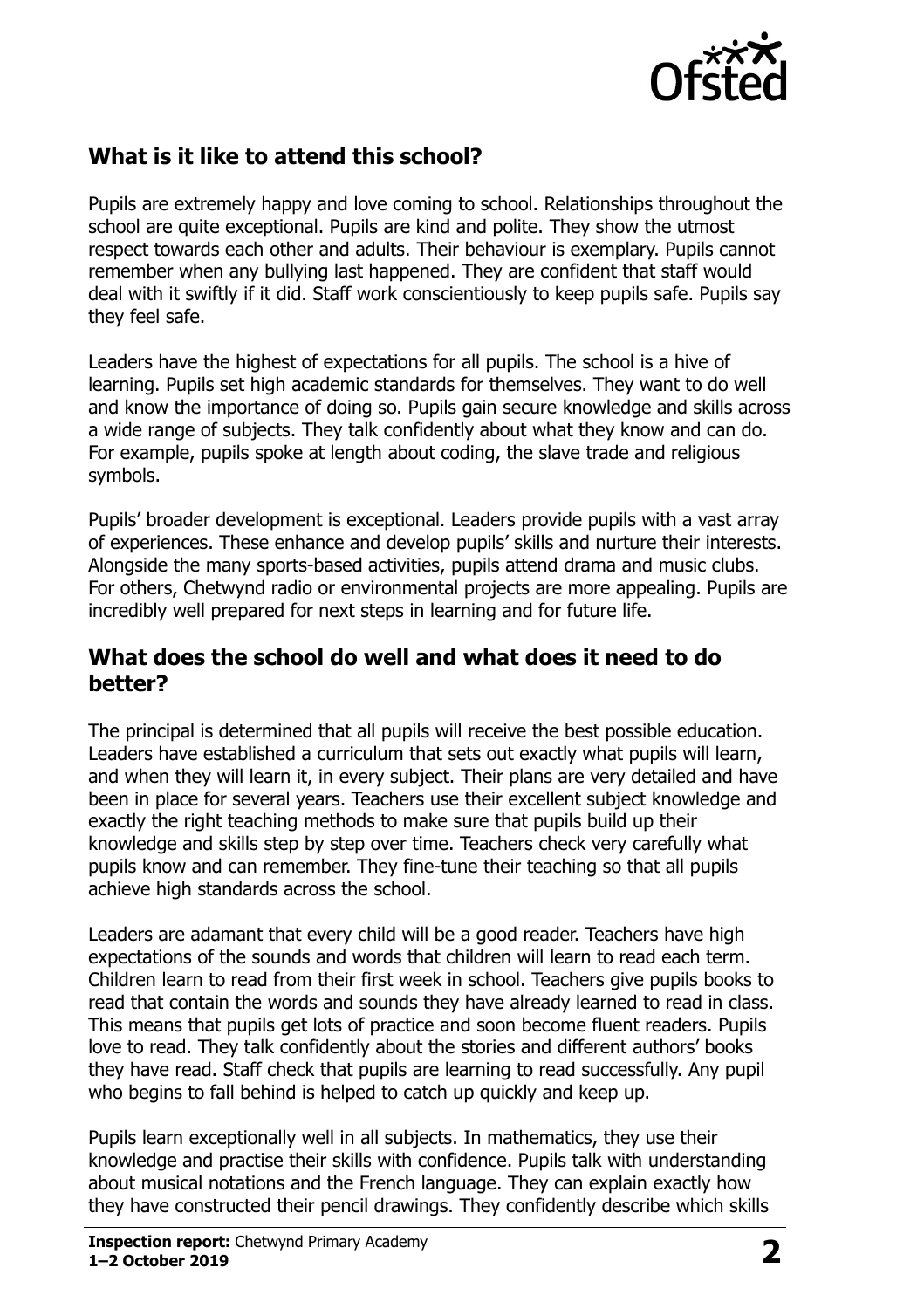

they are building up to play tag rugby successfully. Pupils demonstrate great selfmotivation and apply themselves to learning with real determination.

Leaders do not lower their expectations for any pupils. Pupils with special educational needs and/or disabilities (SEND) demonstrate impressive knowledge, ranging from Macbeth to the different parts of a flower. They talk confidently about debating issues such as poverty and international aid. Disadvantaged pupils and pupils with SEND achieve exceptionally well.

There is only one school rule – 'to be kind'. Pupils follow this simple but effective rule. They have excellent personal and social skills. Leaders provide pupils with a rich variety of experiences. For example, pupils discuss and debate important issues sensibly, work on charitable projects, and become 'well-being warriors'.

Children get off to a rapid start in the early years. Teachers think very carefully about what children should learn next. They use equipment very well to make sure that children can learn successfully. This is true across all areas of learning in the early years. Children share, take turns and maintain high levels of concentration and self-control. They achieve extremely well and are thoroughly prepared for Year 1.

Leaders engage very well with staff and parents. Staff are highly committed to providing a high-quality education. Parents are extremely positive about the school's work. They have no hesitation in saying how staff 'go above and beyond' for their children.

#### **Safeguarding**

The arrangements for safeguarding are effective.

Staff throughout the school are vigilant in their approach to keeping children safe. They receive frequent training and know what to do should they have any concerns. Leaders make sure that pupils know how to keep themselves safe. Staff teach pupils about potential dangers that they may come across. Pupils learn about online safety, road safety and healthy relationships. Leaders follow up safeguarding issues rigorously. They work compassionately with parents and diligently with other agencies. Pupils and their families receive strong support.

## **How can I feed back my views?**

You can use [Ofsted Parent View](http://parentview.ofsted.gov.uk/) to give Ofsted your opinion on your child's school, or to find out what other parents and carers think. We use Ofsted Parent View information when deciding which schools to inspect, when to inspect them and as part of their inspection.

The Department for Education has further quidance on how to complain about a school.

If you're not happy with the inspection or the report, you can [complain to Ofsted.](http://www.gov.uk/complain-ofsted-report)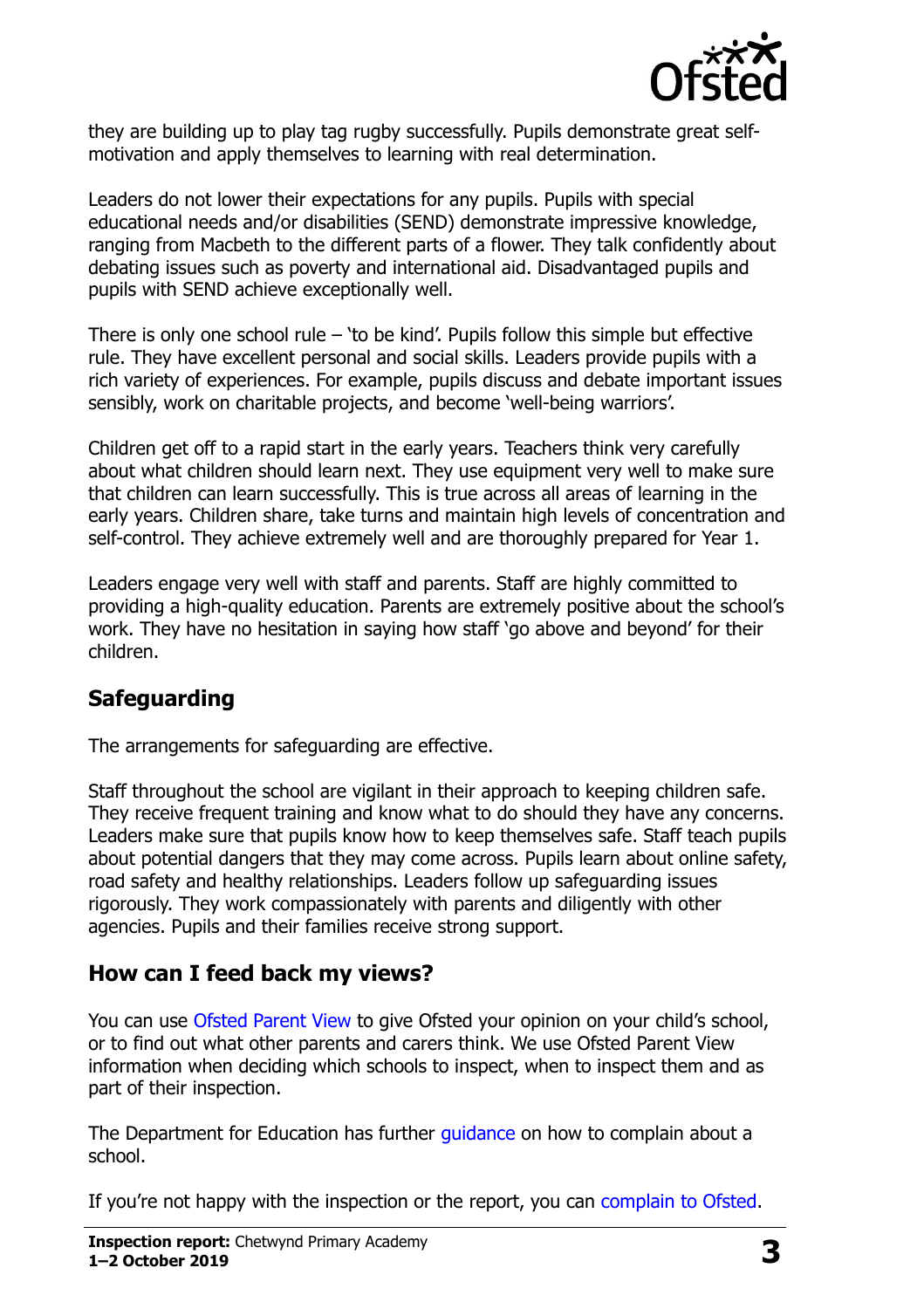

### **Further information**

You can search for [published performance information](http://www.compare-school-performance.service.gov.uk/) about the school.

In the report, '[disadvantaged pupils](http://www.gov.uk/guidance/pupil-premium-information-for-schools-and-alternative-provision-settings)' refers to those pupils who attract government pupil premium funding: pupils claiming free school meals at any point in the last six years and pupils in care or who left care through adoption or another formal route.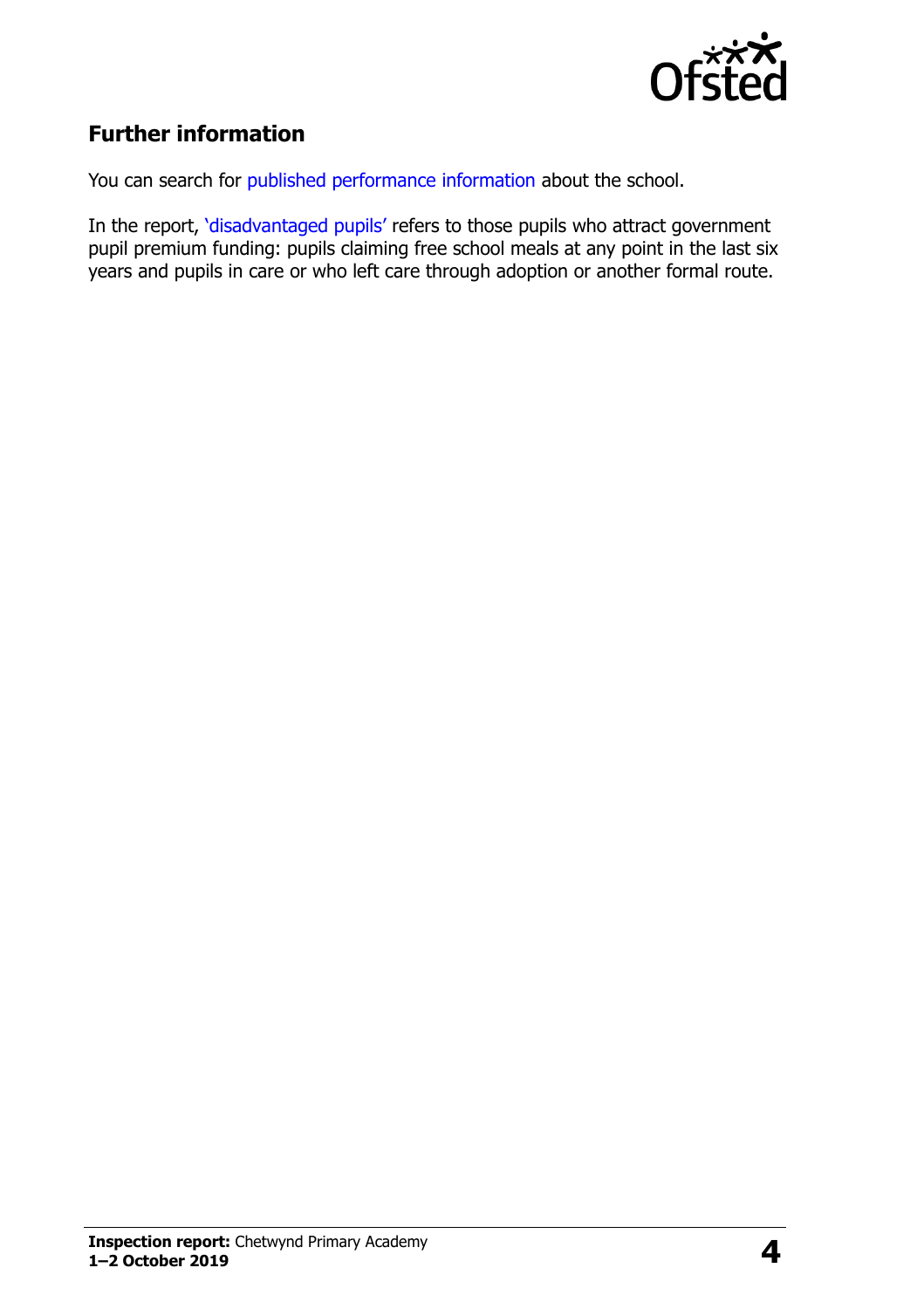

#### **School details**

| Unique reference number             | 138070                           |
|-------------------------------------|----------------------------------|
| <b>Local authority</b>              | Nottinghamshire County Council   |
| <b>Inspection number</b>            | 10087299                         |
| <b>Type of school</b>               | Primary                          |
| <b>School category</b>              | Academy converter                |
| Age range of pupils                 | 5 to 11                          |
| <b>Gender of pupils</b>             | Mixed                            |
| Number of pupils on the school roll | 420                              |
| <b>Appropriate authority</b>        | Board of trustees                |
| <b>Chair of trust</b>               | Donna Kindermann                 |
| <b>Principal</b>                    | Lorraine Tonks                   |
| Website                             | www.chetwyndprimaryacademy.co.uk |
| Date of previous inspection         | 13 June 2018                     |

#### **Information about this school**

- The school is part of The Spencer Academies Trust. The school provides support to other schools in the multi-academy trust and more widely in the East Midlands area.
- The school provides a breakfast and after-school club for its pupils.

#### **Information about this inspection**

We carried out this inspection under section 5 of the Education Act 2005.

- Inspectors held meetings with the principal, vice principals, middle leaders and other staff. Inspectors met with two representatives of the board of trustees and with the chair of local governing body.
- **Inspectors looked in detail at four subjects: reading, mathematics, science and** geography, to consider the quality of education. They also looked more broadly at a wide range of other subjects. Inspectors visited 30 lessons, mostly with leaders. They met with teachers, subject leaders and pupils, and looked at a sample of pupils' work. Inspectors also listened to pupils reading and observed pupils' playtimes and lunchtimes.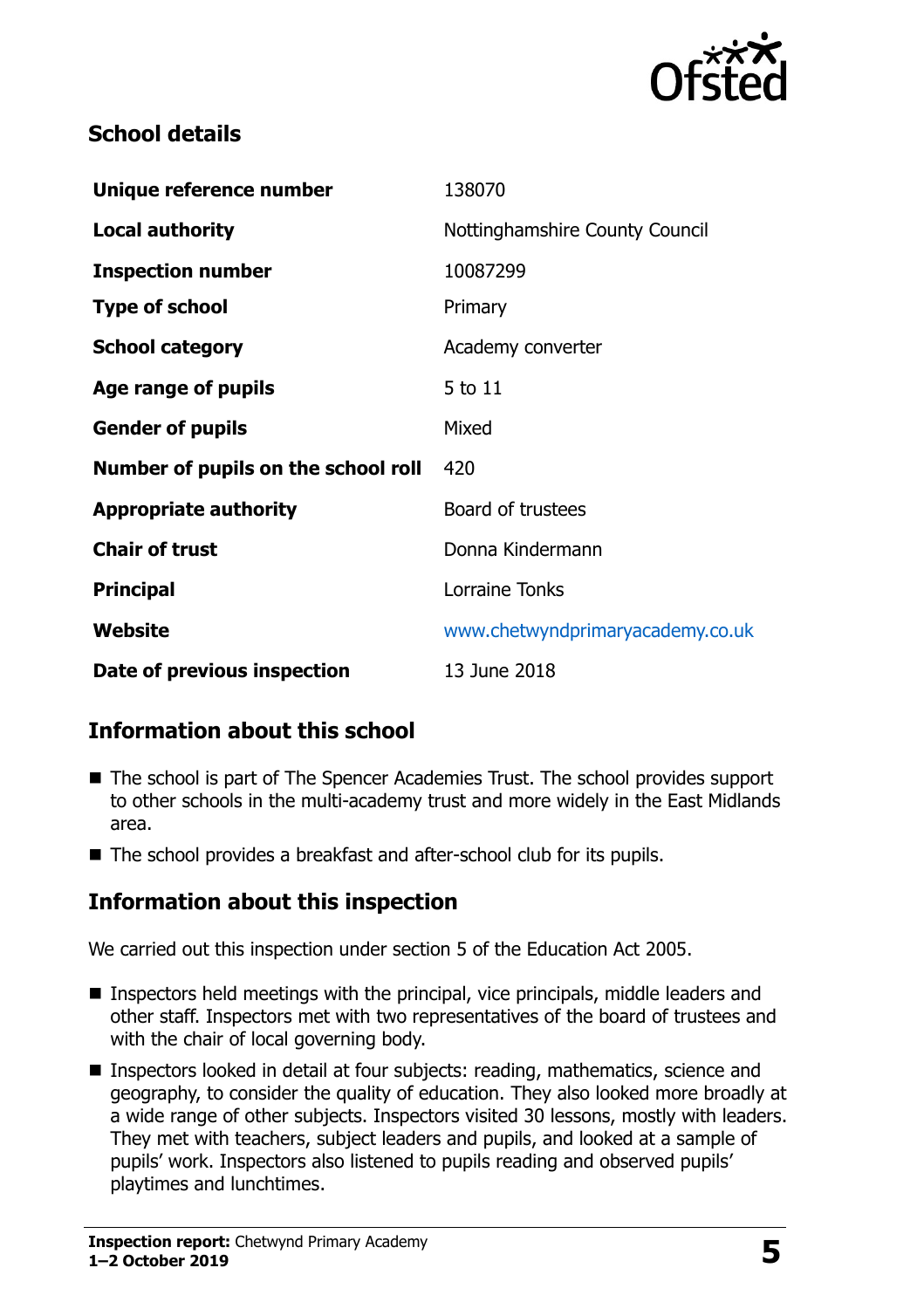

- Inspectors looked at a range of other documentation, including that relating to safeguarding, behaviour and attendance. Inspectors also looked at leaders' evaluation of the school's performance, and their planning and monitoring documentation. Inspectors reviewed and considered the information on the school's website.
- Inspectors spoke with parents at the start of the day. Account was taken of the 131 responses to Ofsted's online survey, Parent View, including 98 free-text responses. The school's own parental survey was also considered. The 35 responses to the staff survey were reviewed. Inspectors also considered the school's own pupil survey as there were no responses to Ofsted's pupil survey.

#### **Inspection team**

| Vondra Mays, lead inspector | Ofsted Inspector |
|-----------------------------|------------------|
| Mark Mitchley               | Ofsted Inspector |
| David Heald                 | Ofsted Inspector |